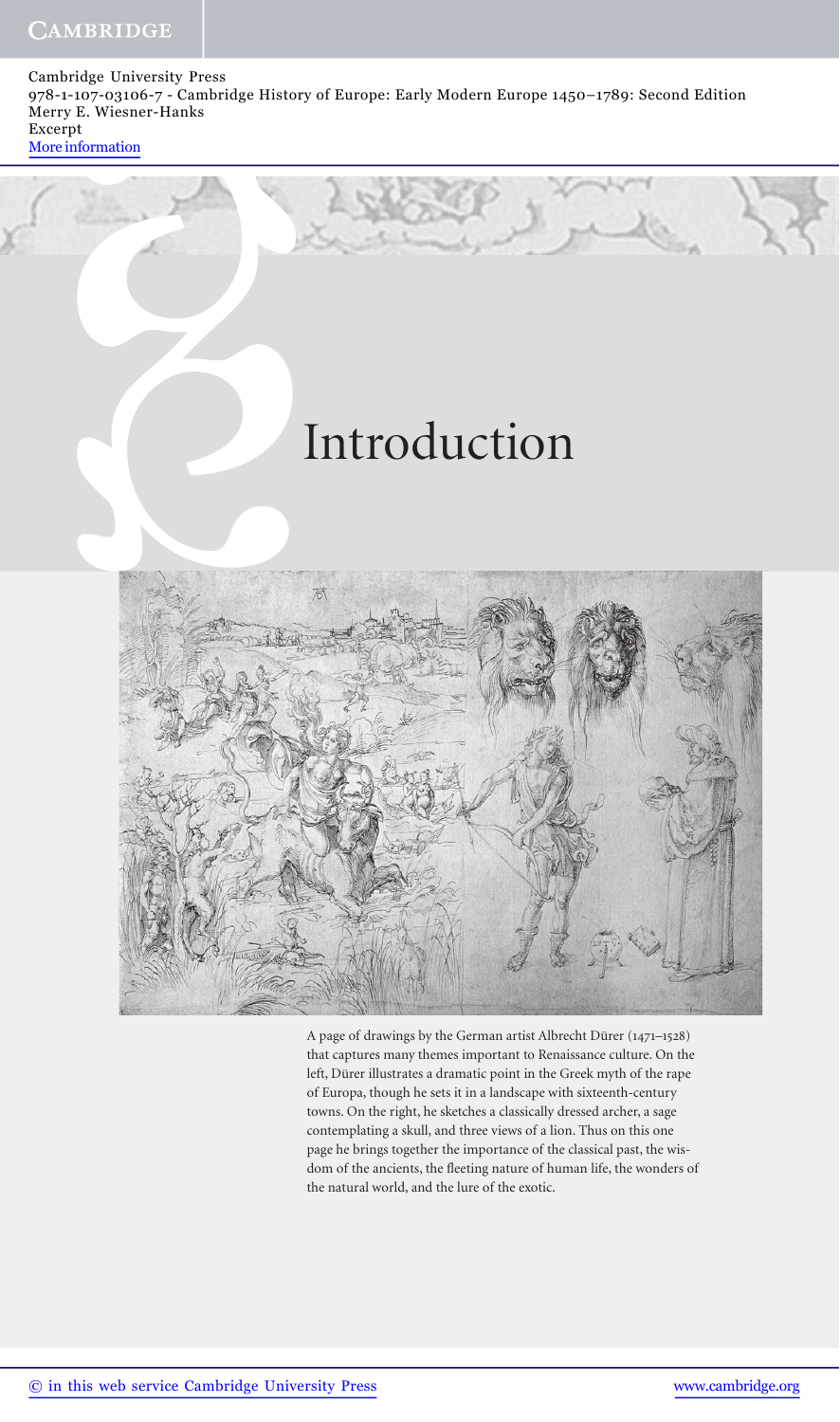## **2 early modern europe, 1450–1789**

The title of this book, and perhaps also of the course for which you are reading it, is *Early Modern Europe*. The dates in the title inform you about the chronological span covered (1450–1789), but they do not explain the designation "early modern." That term was developed by historians seeking to refine an intellectual model first devised during this very period, when scholars divided European history into three parts: ancient (to the end of the Roman Empire in the west in the fifth century), medieval (from the fifth century to the fifteenth), and modern (from the fifteenth century to their own time). In this model, the break between the Middle Ages and the modern era was marked by the first voyage of Columbus (1492) and the beginning of the Protestant Reformation (1517), though some scholars, especially those who focused on Italy, set the break somewhat earlier with the Italian Renaissance. This three-part periodization became extremely influential, and as the modern era grew longer and longer, historians began to divide it into "early modern" – from the Renaissance or Columbus to the French Revolution in 1789 – and what we might call "truly modern" – from the French Revolution to whenever they happened to be writing.

 As with any intellectual model, however, the longer this tripartite division was used, the more problematic it seemed. The voyages of Columbus may have marked the beginning of European exploration and colonization, but there was plenty of earlier contact between Europeans and other cultures, and Columbus himself was motivated more by religious zeal – generally regarded as "medieval" – than by a "modern" desire to explore the unknown. The Protestant Reformation did bring a major break in western Christianity, but Martin Luther was seeking to reform the church, not split it, just like medieval reformers, of which there were many. Other developments traditionally regarded as marks of modernity, such as the expansion of capitalism, the growth of the nationstate, or increasing interest in science and technology, were also brought into question as scholars found both earlier precedents and evidence that these changes were slow in coming. (Similar points were also made by scholars rethinking the ancient/medieval break, who argued that the end of the Roman Empire was not as momentous as it had earlier seemed.) More philosophical issues also emerged: What exactly do we mean by "modernity"? Will it ever end? Has it ended? What comes afterward? The thinkers who first thought of themselves as "modern" saw modernity as positive - and "medieval" as negative – but is modernity necessarily a good thing?

 If "early modern" is not as clear as it seems, what about the other part of the title, "Europe"? What is "Europe"? The answer most of us learned in school – one of the world's seven continents – can easily be rejected simply by looking at a globe. If a continent is a "large land mass surrounded by water" (which we also learned in school), then surely the correct designation for what is conventionally called "Europe" is the western part of the continent of Eurasia. If we look very closely at the globe, in fact, Europe is a small northwestern part of the huge continent of Afroeurasia, a term increasingly used by geographers and world historians for what is the world's largest land mass.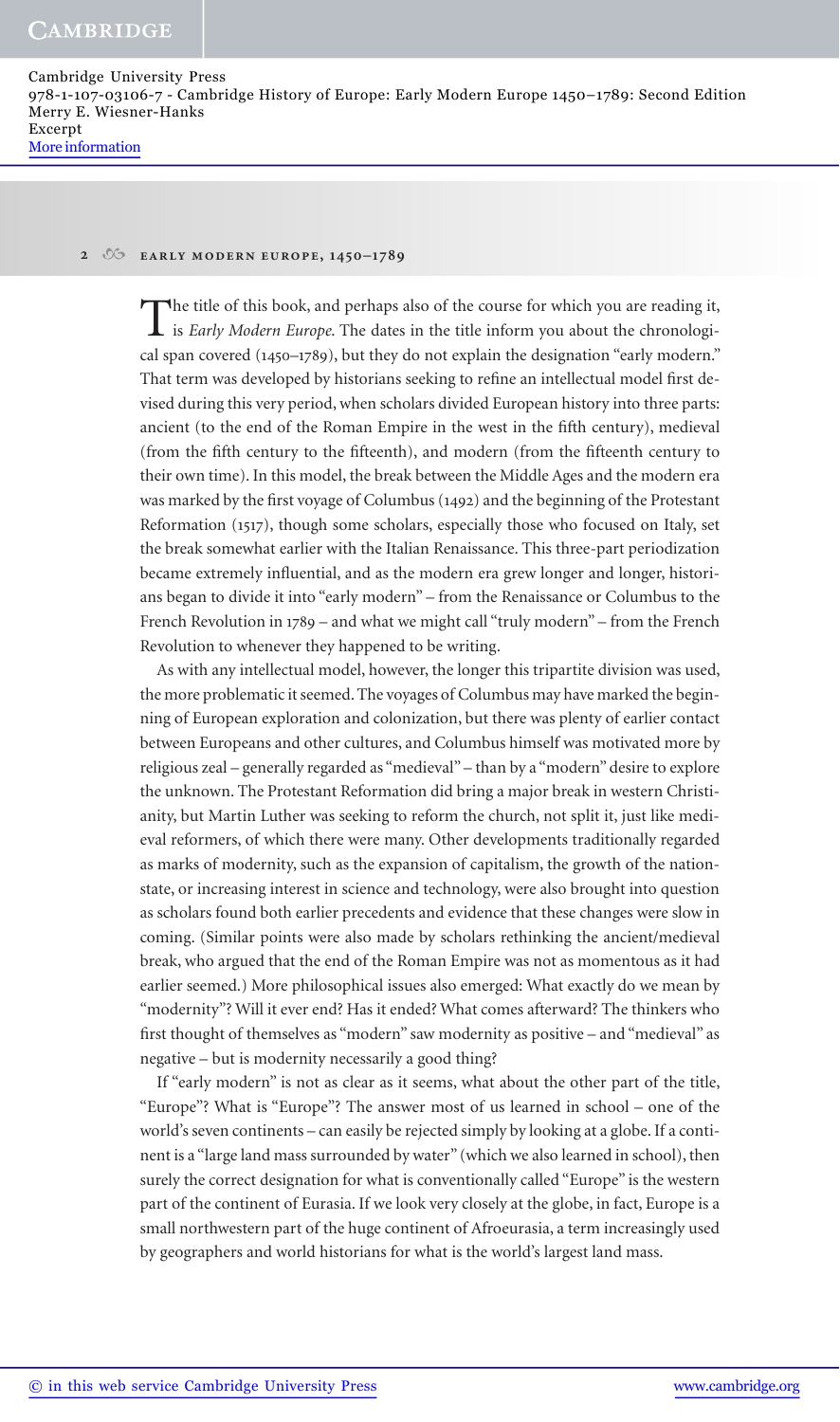#### **introduction**  $\oslash$  3

 The idea of "Europe" derived more from culture than geography. The word "Europe" was first used by Greek writers in the seventh century BCE to designate their side of the Mediterranean (the sea whose name means "middle of the world," which it was to the ancient Greeks) from the other side, "Asia," which to the Greeks originally included Africa. They derived the word from the myth of Europa, who was the daughter of Agenor, the king of Phoenicia, an area in southwest Asia on the east end of the Mediterranean (what is now Lebanon). In the myth, Europa was awakened by a dream in which two continents that had taken the shape of women argued over who should possess her: Asia said she had given birth to her and so owned her, but the other as yet unnamed continent asserted that Zeus would give Europa to her. Right on cue, Zeus fell in love with the beautiful Europa as she gathered flowers with her friends, and carried her away after changing into a bull. He took her to Crete, a Greek island, where she bore him a number of sons and gave her name to the continent. In a tamer version of the myth, told by the ancient Greek historian Herodotus and repeated by later Christian writers, merchants from Crete carried Europa away from Phoenicia in a ship shaped like a bull to marry their king. Herodotus notes that the (Asian) Trojans later abducted Helen, wife of the Greek king Menelaus – an event that led to the Trojan War – in part to avenge Europa. In either version, the myth of Europa highlights both Greek debt to Asia and separation from it. The idea of "Europe" is thus much like the notion of "modern," that is, a term used consciously by people to differentiate themselves from others, to create a boundary between "us" and "them."

 Greek ideas about Europe – like Greek ideas about so many things – spread north and west, so that later writers and map-makers continued to distinguish Europe from Asia, even though the two are completely connected geographically. Europe's geographical indistinctness has allowed its boundaries to be disputed and changed over time. The western border seems relatively easy to define because it is marked by the Atlantic Ocean – but is it? Are the British Isles part of Europe? (This may seem self-evident, but then there is the commonly used phrase "Britain and Europe.") Is Iceland? Does Iceland become part of Europe once the Vikings get there? Does Greenland? The eastern boundaries are even more vague; various rivers were proposed as the dividing line, but none of them stretch the entire way from the Arctic to the Aegean Sea. In the eighteenth century Swedish and Russian officials suggested that the Ural Mountains and the Ural River, which flows into the Caspian Sea, were the best boundary, in part because the Russians wanted to assert that the main cities of Russia were clearly European. This boundary is the one most commonly given today when discussing Europe geographically, but for historical discussions it often seems too far east. Is the story of Russia always part of European history? Is the story of Ukraine? During the period covered in this book – and until World War I – much of eastern Europe, including almost all of the area known to the ancient Greeks, was part of the Ottoman Empire, whose leaders were Muslim and Turkish, a people originating in central Asia. Thus geographically the Ottoman Empire was clearly part of Europe, but is its history "European" or not?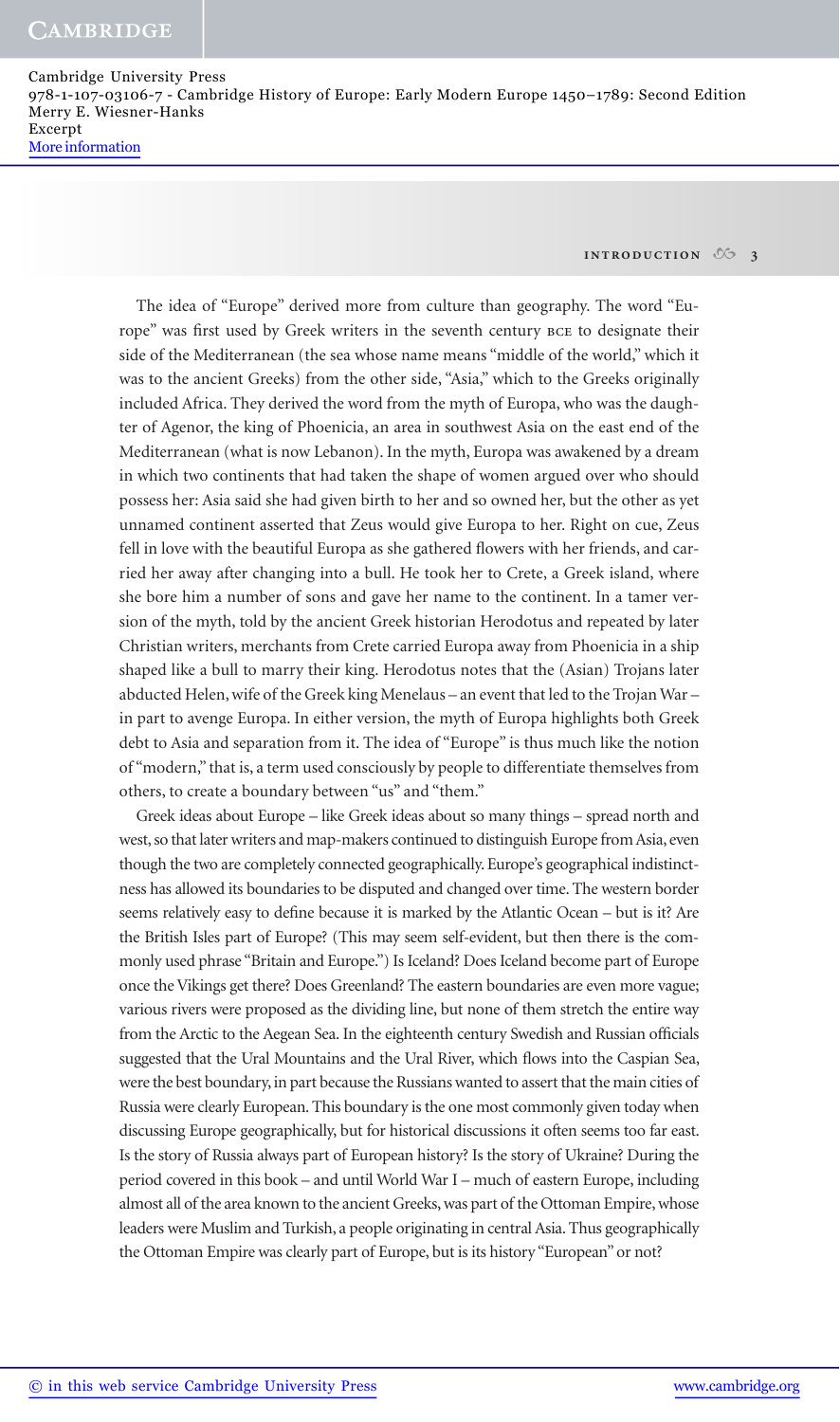**4 early modern europe, 1450–1789**



 **Map 1** Geographic map of Europe.

 This questioning of terminology may seem both paralyzing and pedantic – don't we all basically know what "modern" and "Europe" mean? In fact, even historians who emphasize that these terms are problematic continue to use them because they are convenient and meaningful. Thus this book is still titled *Early Modern Europe*, though its chronology and geography are somewhat flexible. Concern with terminology is key to new ways in which history is being studied, researched, and presented, however. As they have for thousands of years, historians continue to ask "What can we learn about the past?" but they put greater emphasis on *why* we know what we do, and on the way that people in the past understood and recorded their own situation. Why did certain things get written down and preserved, so that they became the historical sources on which our understanding of the past is based? Who did the writing, and what was their point of view? How and why did people shape their own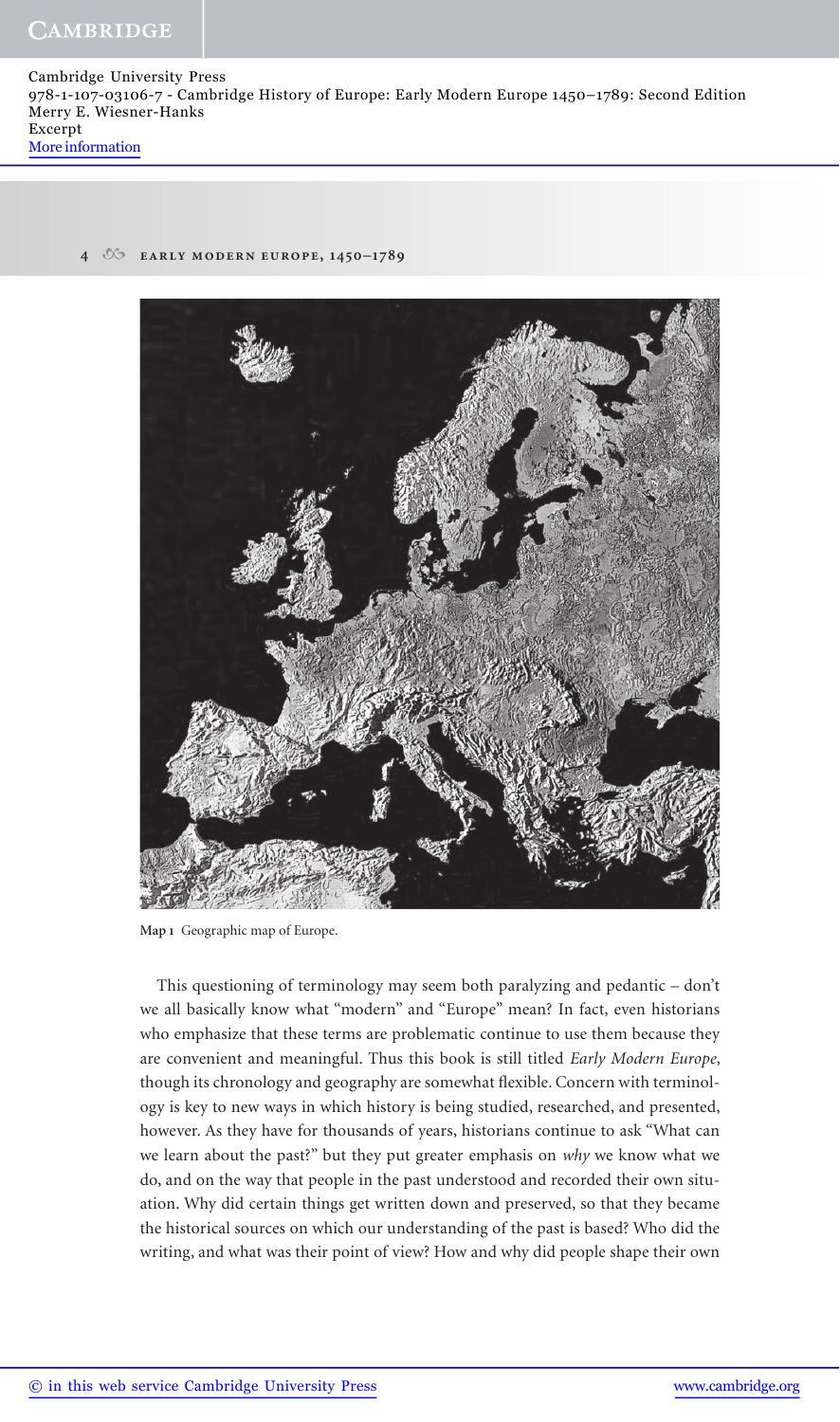**CAMBRIDGE** 

Cambridge University Press 978-1-107-03106-7 - Cambridge History of Europe: Early Modern Europe 1450–1789: Second Edition Merry E. Wiesner-Hanks Excerpt More information

**introduction**  $\oslash$  5

memories and create their own history? What was left out, or intentionally or unintentionally distorted? How were both the lived experience and stories about that experience different for different types of people – men and women, poor and wealthy, common and elite, rural and urban? How does our understanding of the past change if we include information from non-written sources, such as art, material objects, or oral traditions?

 As they paid greater attention to the perspective of their sources, so historians also paid greater attention to the ways in which their own point of view shaped the story they were telling. It was no accident that the history of peasants and working people received greater attention after World War II, when the students attending colleges and universities – some of whom majored in history and eventually became historians – came more often from working-class families than they had earlier. It is not surprising that interest in women's history surged during the 1970s, when more women began to attend college and the feminist movement encouraged them to analyze their own situation. It is similarly not surprising that an interest in cultural diversity, historical encounters between different groups, and world history developed in the 1990s, along with new patterns of migration, economic globalization, and an increasingly transnational intellectual community. In reference to the issues discussed at the beginning of this chapter, it is not surprising that doubts about "modern" and "Europe" emerged at a point when people were discussing the negative consequences of modern processes such as industrialism and globalization, and debating the adoption of the euro as a currency, the proper role of Europe in a post-colonial world, and the merits of various countries' membership of NATO and the European Union.

 Every historian, like every person, approaches the past from his or her own perspective, which shapes the subjects one finds interesting, the methods one uses to find information, and the language one uses to describe one's findings. A point of view is sometimes described as "bias," but that word carries a very negative charge, and implies there can be history that is "unbiased," that is, simply a recounting of the facts of the past. Because the gathering of those facts is done by human beings, however, and the sources that reveal those facts were also made largely by human beings, every story is only partial.

 This recognition of the limitations of history has occurred at the very same time that our knowledge of the past has widened dramatically, as peasants, workers, women, and various types of minority groups have been added to the picture of every region and era. Thus historians, particularly those wishing to examine a broad geographic era over a long time frame, are faced with two challenges: capturing the diversity of people's experiences while still outlining key developments, and paying attention to individual perspectives – their subjects' and their own – while still telling a story of the past that makes sense.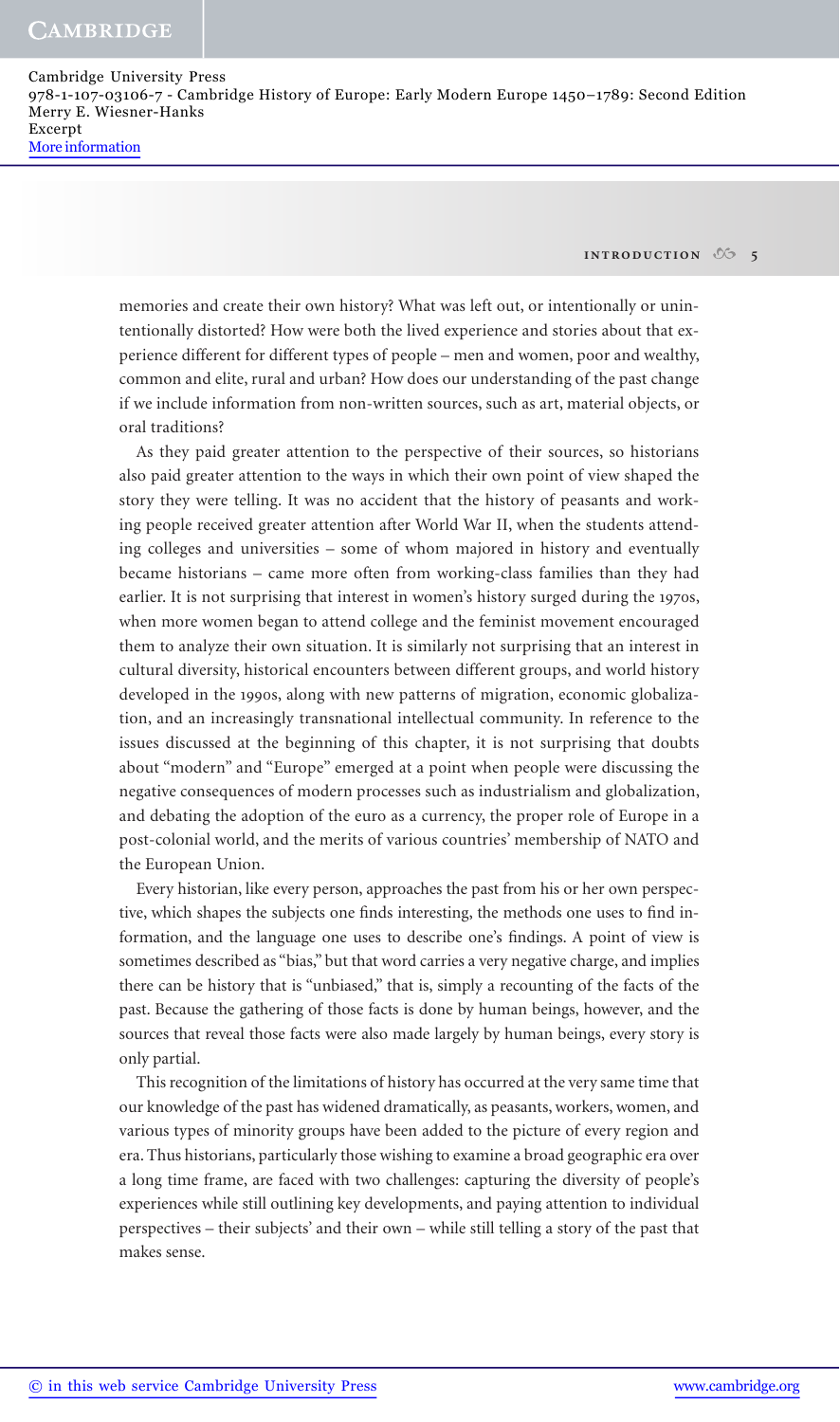$\mathcal{S}$ 

**6 early modern europe, 1450–1789**

## **Structure of the book**

 This book is designed to cover more than three hundred years of European history, viewing Europe as both larger and more connected to the rest of the world than it often has been. Thus it definitely faces the challenges just noted, which emerge first as decisions about how best to structure the story. Any arrangement is an intellectual scheme imposed by an author on a group of events, developments, individuals, and groups. Some books arrange material over a fairly long period topically, which allows readers to see continuities and long-term changes, and better understand aspects of life that change fairly slowly, such as social structures, economic systems, family forms, or ideas about gender. Some books arrange material more or less chronologically, which works better for things that involve dramatic change, such as epidemics, wars, and revolutions.

 This book splits the difference. It is arranged in two general parts, one covering roughly 1450-1600 and the other roughly 1600-1789. The midpoint of 1600 is flexible and somewhat arbitrary, but there were significant breaks in many realms of life around that time: the French Wars of Religion ended, the Tudor dynasty in England gave way to the Stuart, serfs in Russia were completely tied to the land, the Dutch established the United East India Company and began trading ventures in Asia, and Galileo used the recently invented telescope to see the movement of the heavens, beginning a new era in astronomy. Within each part there are five topical chapters, each with a chapter summary and discussion questions: "Individuals in society"; "Politics and power"; "Cultural and intellectual life"; "Religious developments"; "Economics and technology." At the beginning of Part I and at the end of each part is a chapter titled "Europe in the world"; these look at the relationships between Europe and the rest of the world in 1450, 1600, and 1789 in terms of travel, trade, exploration, colonization, and other types of contacts. Chapter 1 also provides an overview of European society in 1450 in each of the five topical areas, setting the stage for the rest of the book. Chapter 7 ends with a summary of Part I that brings together the major developments from all realms of life for the period 1450-1600, and following chapter 13 is an epilogue reflecting changes and continuities across the entire period 1450–1789.

The book covers the basic events long identified with this period – the Renaissance, the Reformation, the rise of capitalism, the voyages of discovery, the growth of the nation-state, the Scientific Revolution, the Enlightenment – but also highlights ways in which historians see these as problematic, in the same way that they have interrogated "early modern" and "Europe." Each chapter discusses a historiographical debate or two, that is, disagreements among scholars about the ways in which material should be interpreted, processes analyzed, or causation ascribed. Such debates are not new in history, and the discussions here include both long-standing debates in historiography,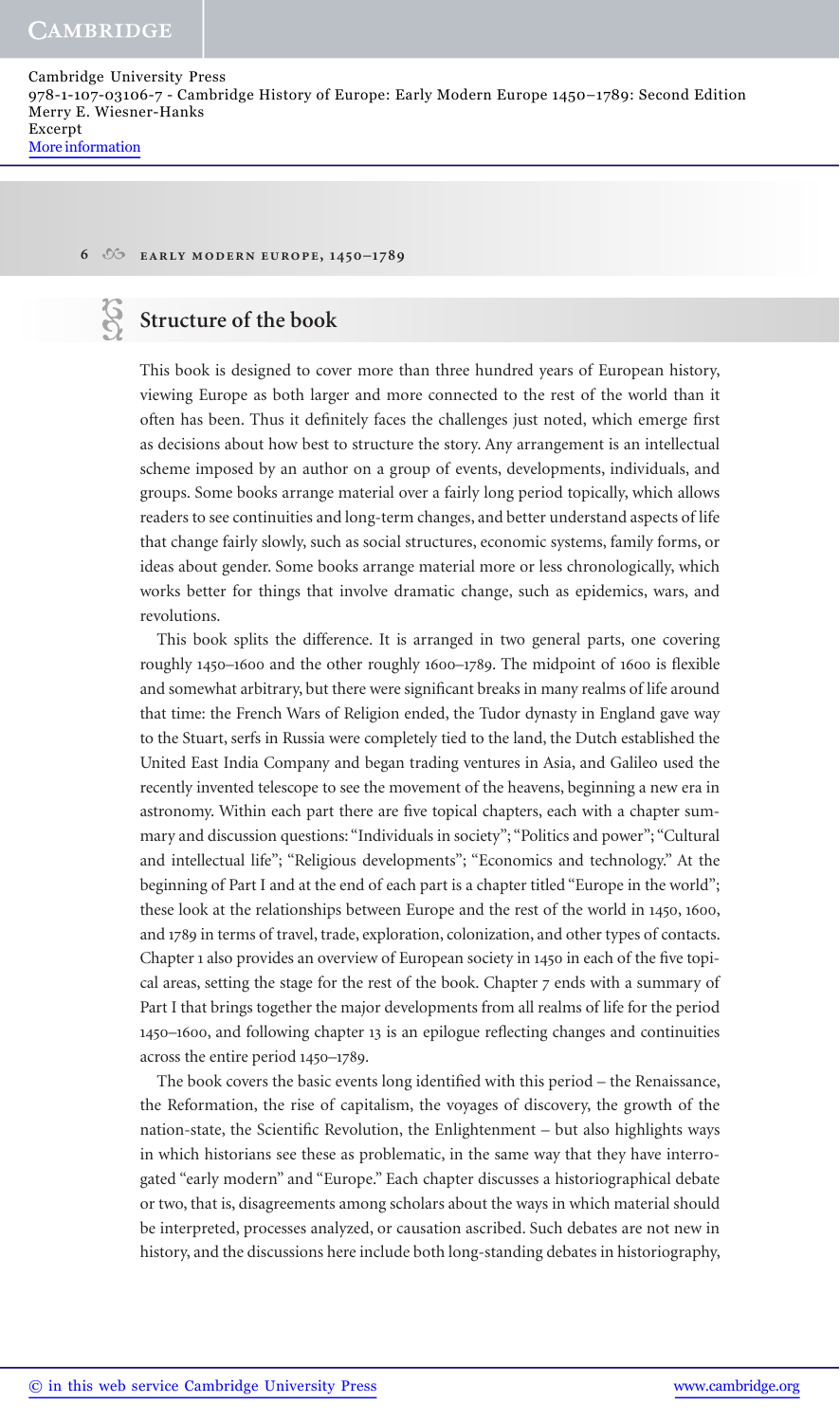**INTRODUCTION 00 7** 

such as those about the origins of capitalism, and very recent disputes, such as those about the origins of sexual identity. Each chapter also presents several original sources, and there are many more sources available on the website for this book.

 Questions about the concept "early modern" have made it clear that any beginning date is relatively arbitrary; some of the processes understood as modern began in the Middle Ages, if not in antiquity. But developments in the field of history over the past several decades have made 1450 seem a better starting point than the earlier designation of 1500. Why? The focus on the ways in which the past gets recorded has led to greater interest in the mechanisms of recording as both cultural and technological phenomena. Around 1450, printing with movable metal type was invented in Germany by artisans – Johann Gutenberg and others – who adapted existing techniques from metallurgy, wood-block printing, wine pressing, fabric stamping, and paper-making. (Artisans in Korea developed a similar technology somewhat earlier, but there is no evidence that this spread from Korea to Germany.) Though the number of people who could read and write, and who were thus immediately influenced by this new technology, was quite small, its ultimate impact as a vehicle of social change was enormous. Gutenberg was recently ranked, in fact, as the "most influential person of the millennium" by a cable-television network.

 In addition to printing, by the 1450s Portuguese ships were sailing regularly back and forth to Cape Verde in West Africa, bringing back gold and slaves through contacts with the Mali Empire and laying the groundwork for Portugal's later colonial empire. In 1453, the Ottoman Turks under Mehmed II conquered Constantinople, and began to establish themselves firmly as a European power. Both of these developments are significant in a European history that pays more attention to Europe's place in the world, and together they dramatically influenced Columbus, who was trying to find an alternative route to the east to challenge both the Portuguese and the Muslim Turks.

 The year 1453 also marked the end of the Hundred Years War between England and France, a war whose last battles, like the siege of Constantinople, involved the use of artillery, which some military historians view as the beginning of modern warfare. It is hard to imagine any development that has had more impact on the lives of all types of people – not simply soldiers and their generals – than modern warfare. Thus we can continue to debate the problematic notion of "modernity," but still find some (imperfect) markers in the 1450s.

 The same is true for the point at which "early modern" became "modern." The beginning of the French Revolution in 1789 is the conventional breaking point, though historians have long recognized that using this date privileges the political history of western Europe. The late eighteenth century did bring significant developments in other areas and realms of life, however. During the 1780s, Edmund Cartwright invented the steam-powered loom, opening a spinning and weaving factory that used his new machines and represented a new type of workplace. In 1787, the first fleet of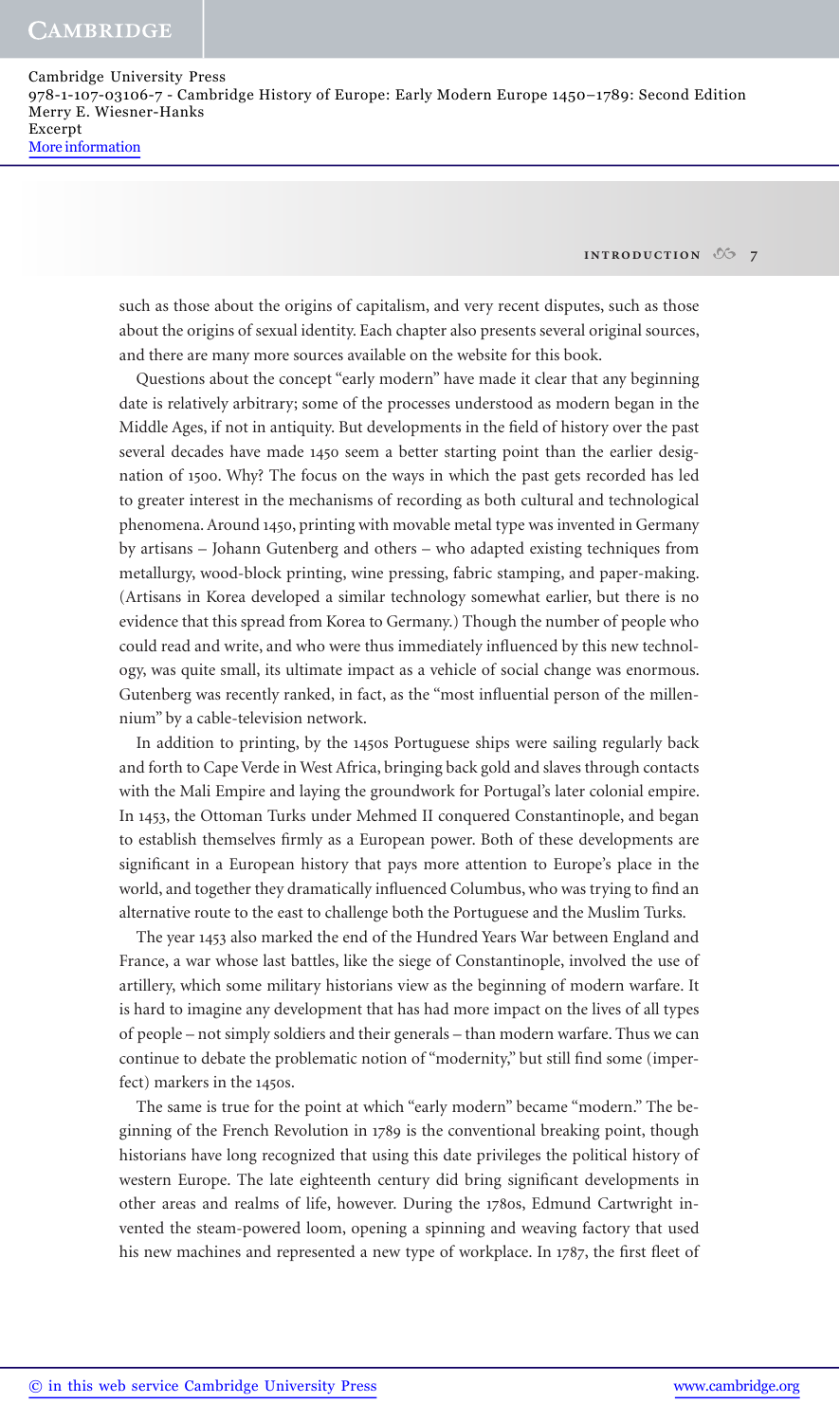## **8 early modern europe, 1450–1789**

convicts set sail from Britain to Australia, carrying about a thousand people to a new colony on what was not yet designated a continent (that would come about a hundred years later). In 1792, Mary Wollstonecraft published *The Vindication of the Rights of Women*, the first explicit call for political rights to be extended to the female half of the population. In the early 1790s, Prussia, Austria, and Russia completed their carving-up of Poland, which disappeared from the map until the end of World War I. The years around 1789 therefore saw changes in economic structures, the process of colonization, political theory, and international relations, though the French Revolution has not lost its role as a major turning point.

## **Sources for early modern history**

 Everything we can learn about the past is ultimately based on original sources, that is, on documents and objects from the period we are investigating. Paying greater attention to the perspective of our sources and to our own perspective in evaluating them has not changed this. But what sources exist for early modern Europe? The easiest to access are printed materials, which became steadily more numerous as the technology of the printing press spread out from Germany after 1450. By 1500 over 200 cities and towns in Europe had presses, and scholars estimate that there were somewhere between eight and twenty million *incunables*. (Books printed in the first fifty years after the printing press was invented are called *incunables* or *incunabula* , from the Latin words meaning "in the cradle," because they come from the infancy of printing.) This vastly exceeds the number of books produced in all of western history up to that point, and the amounts were so fantastic that some people saw printing as an invention of the devil. This opinion did not halt the spread of printing, however, and by 1600, about 200,000 different books or editions had been printed, in press runs that averaged about 1,000 copies each. The book was thus among the first modern mass-produced commodities.

 Printers were not in the business for charity, and they printed anything that would sell: books for lawyers, such as classical legal codes like that of the Roman Emperor Justinian, collections of customary laws, and legal commentaries, all bound in fancy leather bindings in matching sets; books for doctors, surgeons, pharmacists, and midwives, such as herbals, books of instruction, and classical medical treatises; books for students, such as manuals of language instruction, grammars, dictionaries, cheap editions of the classics, often bound in paper in smaller formats so that students could easily carry them to class; books and other printed materials for members of the clergy, such as hymnals, Latin missals, breviaries, and psalters. All of these survive in far greater numbers than manuscript examples of the same types of texts.

 Printed materials for what we might term the "general reader" are still more common, though it is important to recognize that even by 1789 most people in Europe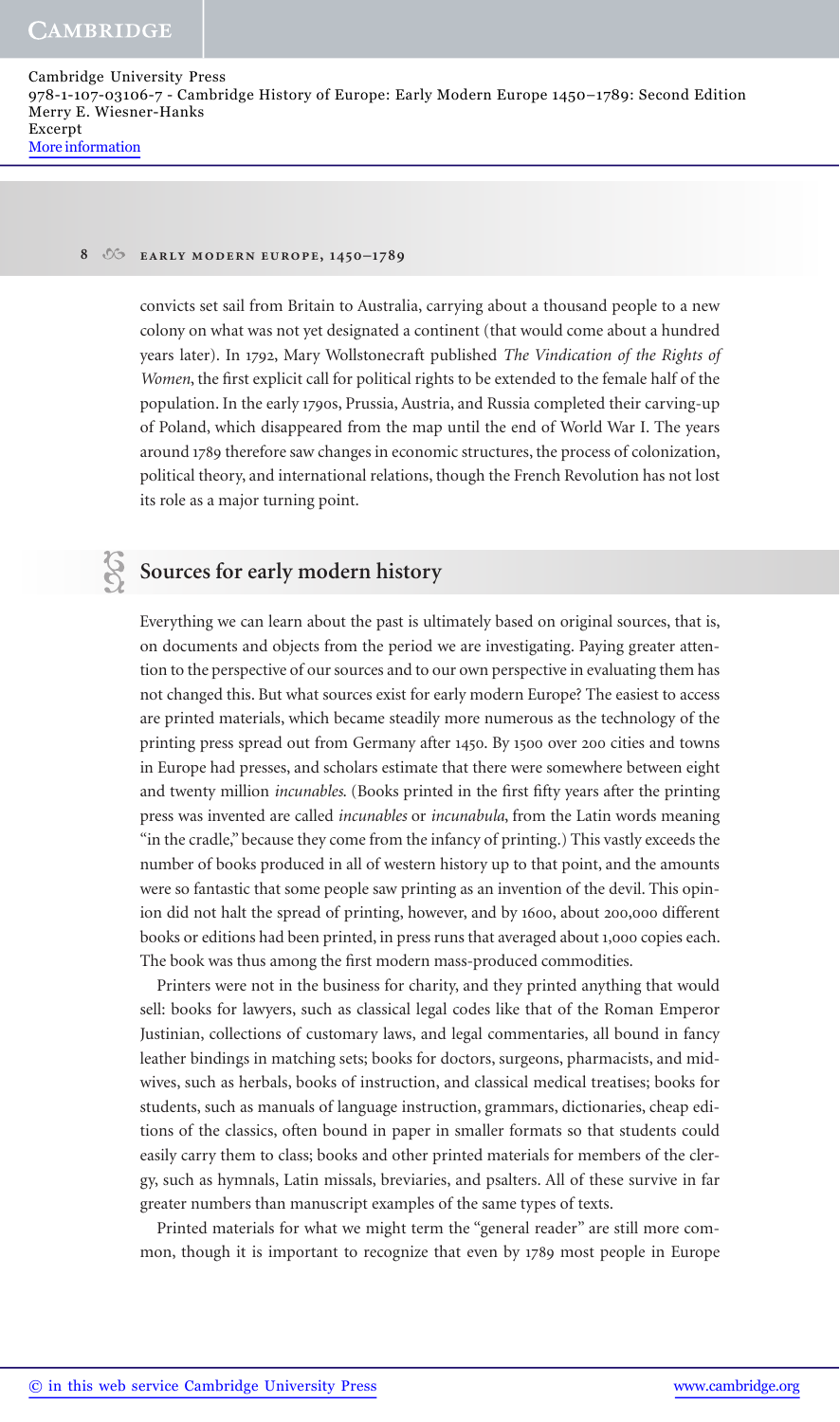### **introduction**  $\oslash$  9

could not read. Those who could were overwhelmingly urban, middle- or upper-class, and male. Their tastes in reading thus shaped the printed sources that are available to historians. What did literate people want to read? Until about 1700, they wanted to read religious materials; the best-selling authors, particularly after the Reformation in the 1520s but even before, were religious. This was *both* because people were very interested in religion in general and in their own salvation, and also because religious works were cheap, lively, illustrated, and gory. There were plenty of extremely expensive whole Bibles, but things like Luther's sermons or those of popular Catholic preachers such as Bernard of Siena were published in very small paperback editions of one, two, or three sermons, putting them well within the reach of most literate buyers. In terms of their tone, they were much more like a modern political debate – the sort of thing that occurs now on television, not in the press – than a complicated theological treatise. Particularly after the Reformation, religious opponents were often harsh in their invective, with lots of name-calling and scandal-mongering. Here, for example, is Luther: "Next one should take the pope, cardinals, and whatever servants there are of his idolatry and papal holiness, and rip out their tongues at the roots as blasphemers of God and nail them on the gallows, although all this is insignificant punishment in relation to their blasphemy and idolatry."<sup>1</sup> The illustrations in religious pamphlets were often just as dramatic, with woodcuts or engravings of Luther as the Anti-Christ or the pope as the Whore of Babylon. The pamphlet from which the quotation above comes has a woodcut illustration by Lucas Cranach showing four cardinals hanging on a scaffold with their tongues tacked up beside them. Books of saints' lives described not only their good deeds and acts worthy of emulation, but also their violent and tragic deaths. The Reformation produced religious martyrs on all sides, and books describing their deaths were very popular; the best-selling book in English for many years was John Foxe's *Book of Martyrs* , which describes in great detail the deaths of many Protestants during the reign of Mary Tudor. It is clear that people got not only religious inspiration, but what we might also call religious titillation from these best-sellers.

 People did not spend all their time reading religious materials, however, and printers recognized very early that there was a market for other types of books and pamphlets. They printed historical romances, such as those of King Arthur and Tristan and Isolde, and by the seventeenth century novels that told of the triumphs and tragedies of contemporary fictional characters. They printed biographies of historical and contemporary figures, the more scandalous the better, and chronicles of city or regional history. "How-to" manuals were very popular, such as herbals and books of home remedies for everything from headaches to the plague. There were guides on how to manage your money, how to run a household, how to write love letters and business letters. There was pornography, graphically illustrated, and cookbooks, also often illustrated. There were guides for travelers with handy phrases, discussions of the weather, and descriptions of the strange customs of foreign lands.